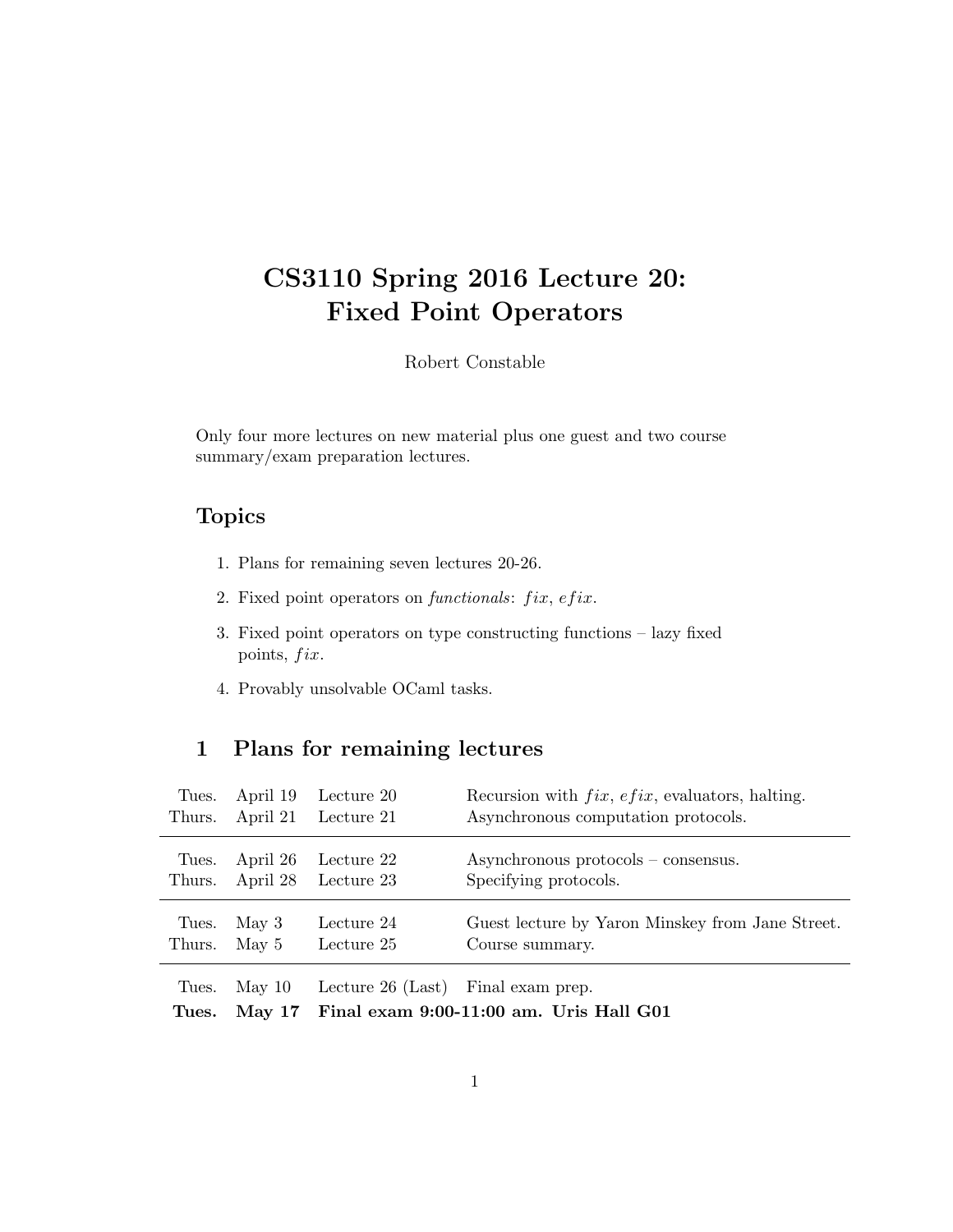### 2 Fixed point operators on functionals

In Lecture 19 we briefly discussed fixed point operators in relating OCaml to type theory. We mentioned the idea of *co-lists* and *co-trees*. These are examples of co-recursive types. They can be used to define recursive types, but OCaml does not allow co-inductive types.

The co-lists and co-trees were defined using a fixed point operator,  $fix$ . We will see that this operator provides an excellent account of recursion. This account does not require discussing how compilers implement recursion using "stacks." The account also reveals that there are at least two kinds of "fixed point" operators.

Let us look at a recursive function we studied carefully, the integer square root from Lecture 9 on March 1.

```
let rec sqrt (n : int) : int =if n \leq 0 then 0else let r = sqrt(n-1) in
        if (r+1)*(r+1) \leq n then r+1 else r
```
This computes the integer square root of a non-negative integer, e.g. a natural number *n* in the *mathematical type*  $\mathbb{N} = \{0, 1, 2, ...\}$ .

We can understand this function in a particularly interesting way if we generalize it to a functional. Consider this function:

```
fun f \rightarrow fun n \rightarrow if n \leftarrow 0 then 0
      else let r = f(n-1) in
      if (r+1)*(r+1) \leq n then r+1 else r
```
This function has two inputs, the first is a function, f, the second a number, *n*. This looks nicer with  $\lambda$ -notation:

```
\lambda(f.\lambda(n \text{ if } n \leq 0 \text{ then } 0else if f(n-1) * f(n-1) \leq n then f(n-1) + 1else f(n-1)))
```
The type of function is (nat  $\rightarrow$  nat)  $\rightarrow$  nat  $\rightarrow$  nat<sup>[1](#page-1-0)</sup>, which is the same as (nat  $\rightarrow$  nat)  $\rightarrow$  (nat  $\rightarrow$  nat). This kind of function is called a functional. We'll use a capital F to denote it:

<span id="page-1-0"></span><sup>&</sup>lt;sup>1</sup>We use the type nat here although OCaml does not have this type.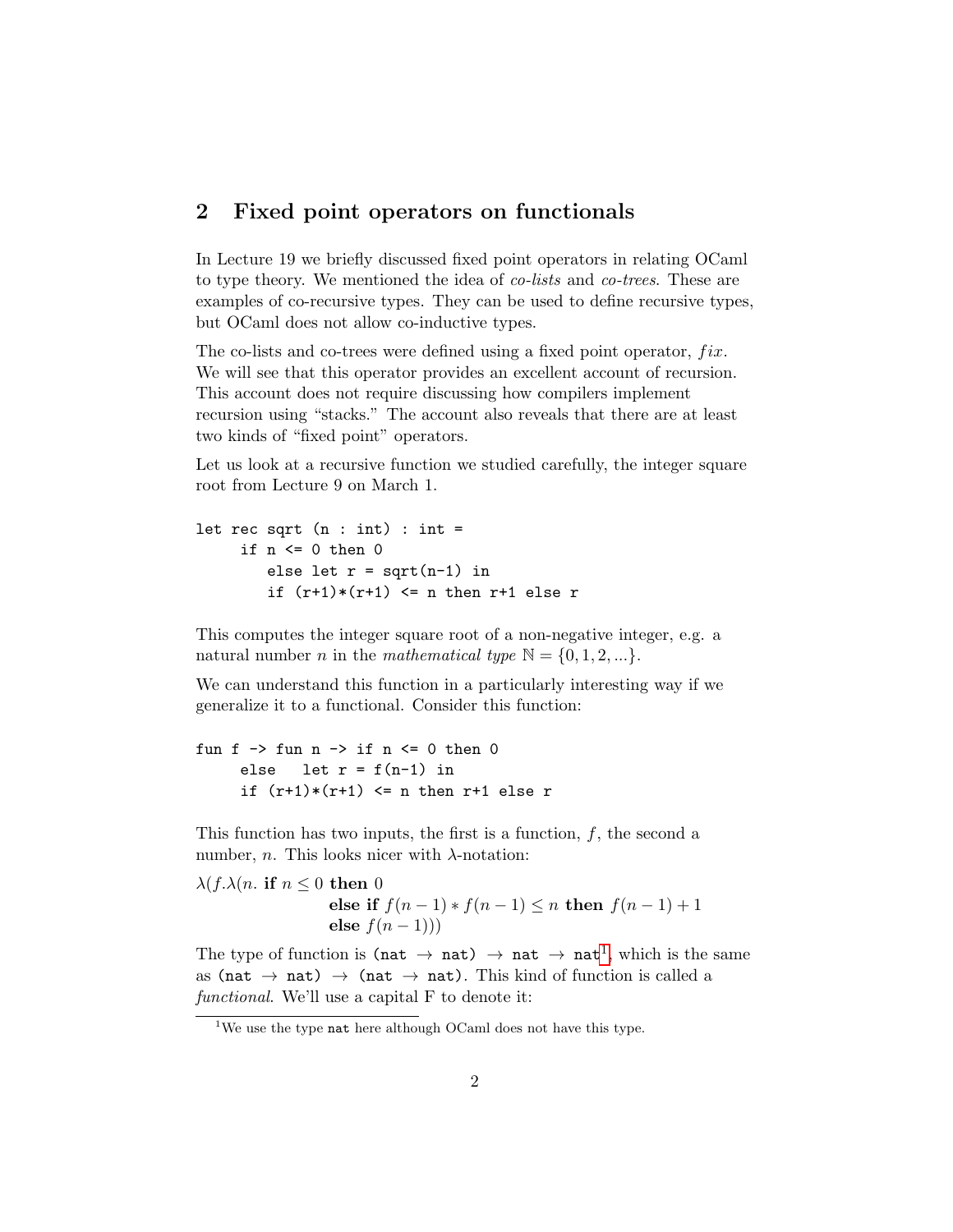F : (nat  $\rightarrow$  nat)  $\rightarrow$  (nat  $\rightarrow$  nat) so  $F(f) \in \text{nat} \to \text{nat}$ , if  $f \in \text{nat} \to \text{nat}$ .

These functionals are a natural way to compute and to understand recursive functions. Below we explain them "operationally" and "denotationally."

#### 3 Fix

(a.) Operational

Operationally, we define an operation called  $fix$  that captures the way we compute with recursive functions.

Given  $\lambda(f.\lambda(x.\text{body}(f,x)))$ , we compute  $fix(\lambda(f.\lambda(x.\text{body}(f,x))))$ by one step to  $\lambda(x.\text{body}(fix(),x))$ . We use  $fix($ ) to abbreviate the whole expression  $fix(\lambda(f.\lambda(x.body(f,x))))$ .

We are now able to apply  $\lambda(x)$  to a value, say

- $0$  to get  $0$
- 1 to get if  $fix( )0 * fix( )0 \le n$  then  $(fix( )0) + 1$  else  $fix( )0$
- (b.) Denotational

Another way to understand the  $fix$  operator is to look at properties of the computable functional  $F : (nat \rightarrow nat) \rightarrow (nat \rightarrow nat)$ .

What if we apply  $F$  to a function that is everywhere undefined, say  $f_0$  such that  $f_0(n)$  is undefined for every n?

Can we say anything about  $F(f_0)$ ? It reduces to

 $\lambda(n.$  if  $n \leq 0$  then 0 else if  $f_0(n-1) \times f_0(n-1)...)$  0

This application of the value of the functional produces the value 0 when applied to 0.

Call this function  $f_1$  and notice that it extends  $f_0$ .  $f_0(n)$  = undefined for all n  $f_1(0) = 0$  $f_1(1) =$  undefined, as are  $f_1(n)$ ,  $n > 0$ 

What happens to  $fix( ) f_1?$ 

In the standard account of the undefined applications, we say  $f_0(0) = \perp, f_0(1) = \perp, ..., f_0(n) = \perp$  for all n. We think of  $\perp$  as an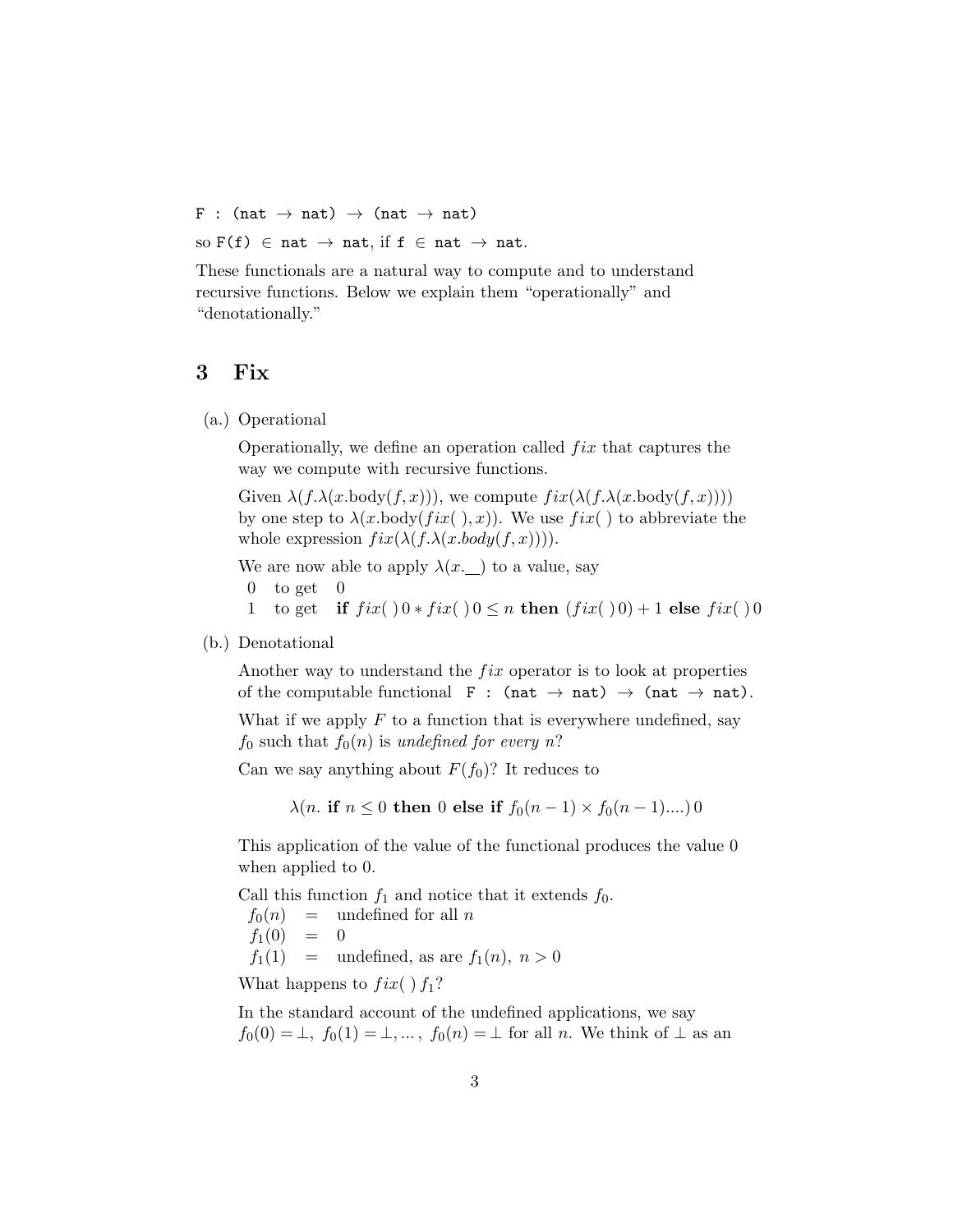"undefined value." We can consider it to be a "diverging value," something *less defined than any numerical output*.

As we apply  $F$  to these "partial functions," we created "slightly less undefined functions." In the limit, we "converge" to the integer square root function.

Consider the sequence of applications

$$
f_0(x) = \perp \text{ for all } x \nf_1(x) = F(f_0)(x) \nf_2(x) = F(f_1)(x) \n\vdots \nf_n(x) = F(f_{n-1})(x).
$$

In the "limit" the function defined, call it  $f_{\omega}$ , is the integer square root function. So we have seen two ways to explain the meaning of recursively defined functions. We can prove that these lead to the same computable function.

We will adopt a simple computation rule for  $fix$  to explain recursion. For this to work, we need that function application is lazy. So this approach does not explain OCaml recursive functions. To do that we need an eager fixed point operator.

## 4 An eager fixed point operator –  $efix$

let rec efix  $f$   $x = f$  (efix  $f$ )  $x$  vs let rec fix  $f = f$  (fix  $f$ )  $((\alpha \to \beta) \to \alpha \to \beta) \to \alpha \to \beta$  ( $\alpha \to \alpha$ )  $\to \alpha$  $((nat \rightarrow nat) \rightarrow nat \rightarrow nat) \rightarrow (nat \rightarrow nat)$   $((nat \rightarrow nat) \rightarrow (nat \rightarrow nat)) \rightarrow (nat \rightarrow nat)$  $((\alpha \rightarrow \beta)$  $\overline{f}$  $\rightarrow$   $\alpha$  $\sum_{x}$  $\rightarrow$   $\beta$  $\sum_{x}$  $) \rightarrow (nat \rightarrow nat)$ 

$$
f_{-}rt = \lambda(f.\lambda(n. \text{ if } n = 0 \text{ then } 0
$$
  
else let  $r = f(n - 1)$  in  
if  $(r + 1) * (r + 1) \le n$  then  $r + 1$  else  $r$ )

Abbreviate using

$$
body(n, f) == \textbf{if } n = 0 \textbf{ then } 0
$$
  

$$
\textbf{else let } r = f(n-1) \textbf{ in}
$$
  

$$
\textbf{if } (r+1)^2 \le n \textbf{ then } r+1 \textbf{ else } r
$$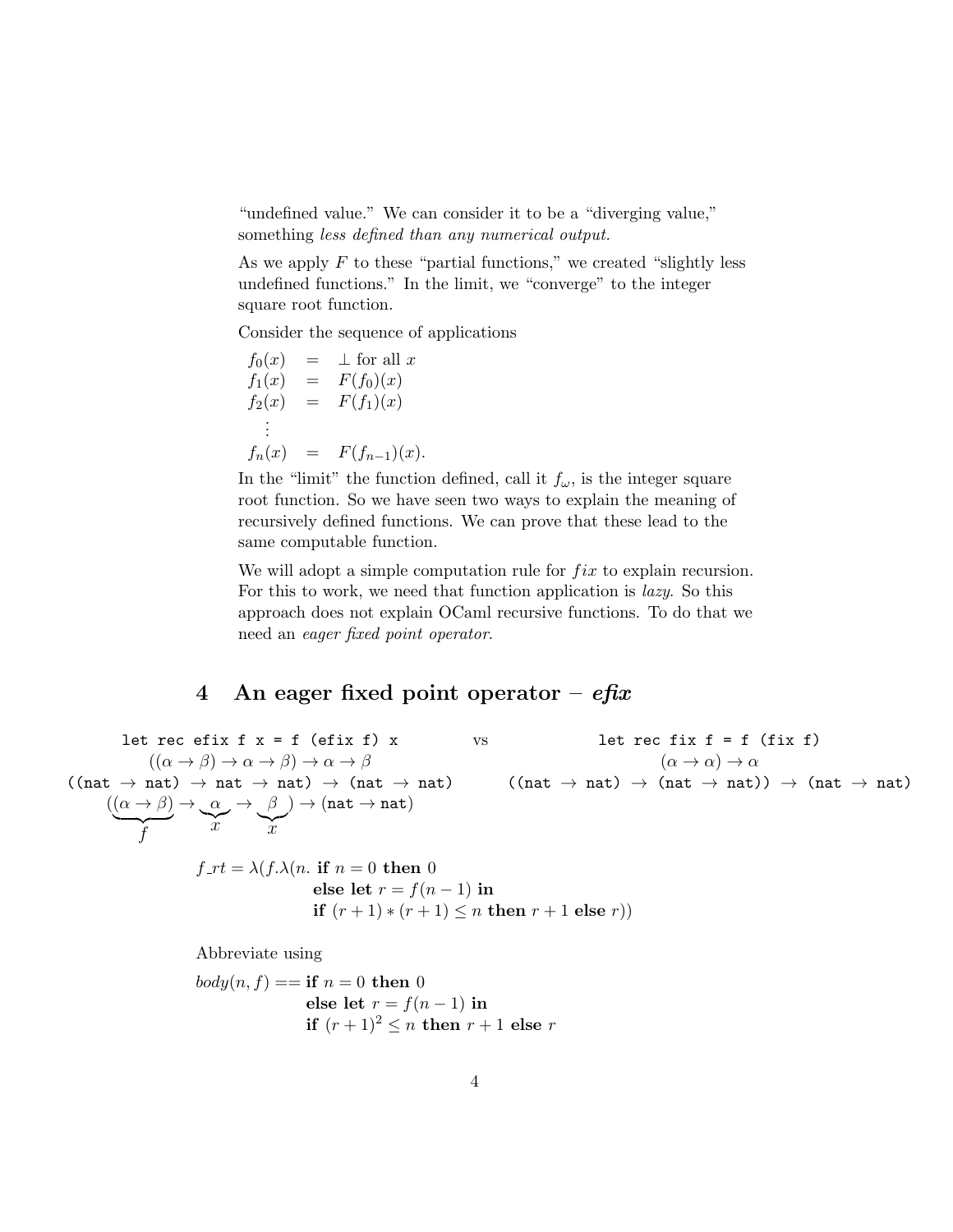$sqrt{2} = e f i x (f_r t)$  x expand  $e f x$  $= f_{r} t (efix f_{r} t) x$ 

Substitute definition of  $f$ <sub>-rt</sub> using  $body(n, f)$  abbreviation to get  $f_{\mathcal{I}} r t (efix \text{ } f_{\mathcal{I}} r t).$ 

 $\lambda(f.\lambda(n.body(n, f)))(efix(f_rt))$  x

Substitute  $eff\_rt$  for f in function application.

$$
\lambda(n.body(n, \text{efix}(f_\text{r}t)))
$$
 x

Expand *body* and substitute  $x$  for  $n$ .

if  $x = 0$  then 0 else let  $r = e f i x (f_r t) x - 1$  in if  $(r+1)^2 \leq n$  then  $r+1$  else r

We now see the computational pattern as we reduce  $x - 1$  to  $x - 2$  to  $x - 3$ ...until we reach 0.

$$
efix(\lambda(f.\lambda(n.\text{body}(n, f)))) x = (\lambda(f.\lambda(n.\text{body}(n, f))(efix(f_r t))) x
$$

 $efix(\lambda(f.\lambda(n.\text{body}(n, f))))exp$  $= (\lambda(f.\lambda(n.\text{body}(n, f))(efix(f.rt))) \exp$  e.g.  $exp \downarrow 17$ .  $\lambda(n.\text{body}(n, \text{efix}(f_\textit{r}t)))$  17

$$
\begin{array}{c} fix(\lambda(f.\lambda(n.\text{body}(n,f))))\,exp\\ \lambda(n.\text{body}(n,fix(\ )))\,exp\downarrow\\ \text{body}(\text{exp},fix(\ ) )\\ \text{if}\,\,exp=0\,\,\text{then}\,\,0\\ \text{else}\,\,r=f\,\,\text{exp}-1\end{array}
$$

The implementation of this in OCaml can be found on the last page.

## The halting problem using fix

Suppose there were a halting detector, say  $h : \text{unit} \rightarrow \text{bool}$  such that  $h(x) =$  true iff  $x \downarrow$ , i.e.  $h(x)$  has value true if x converges to (), the canonical element of unit.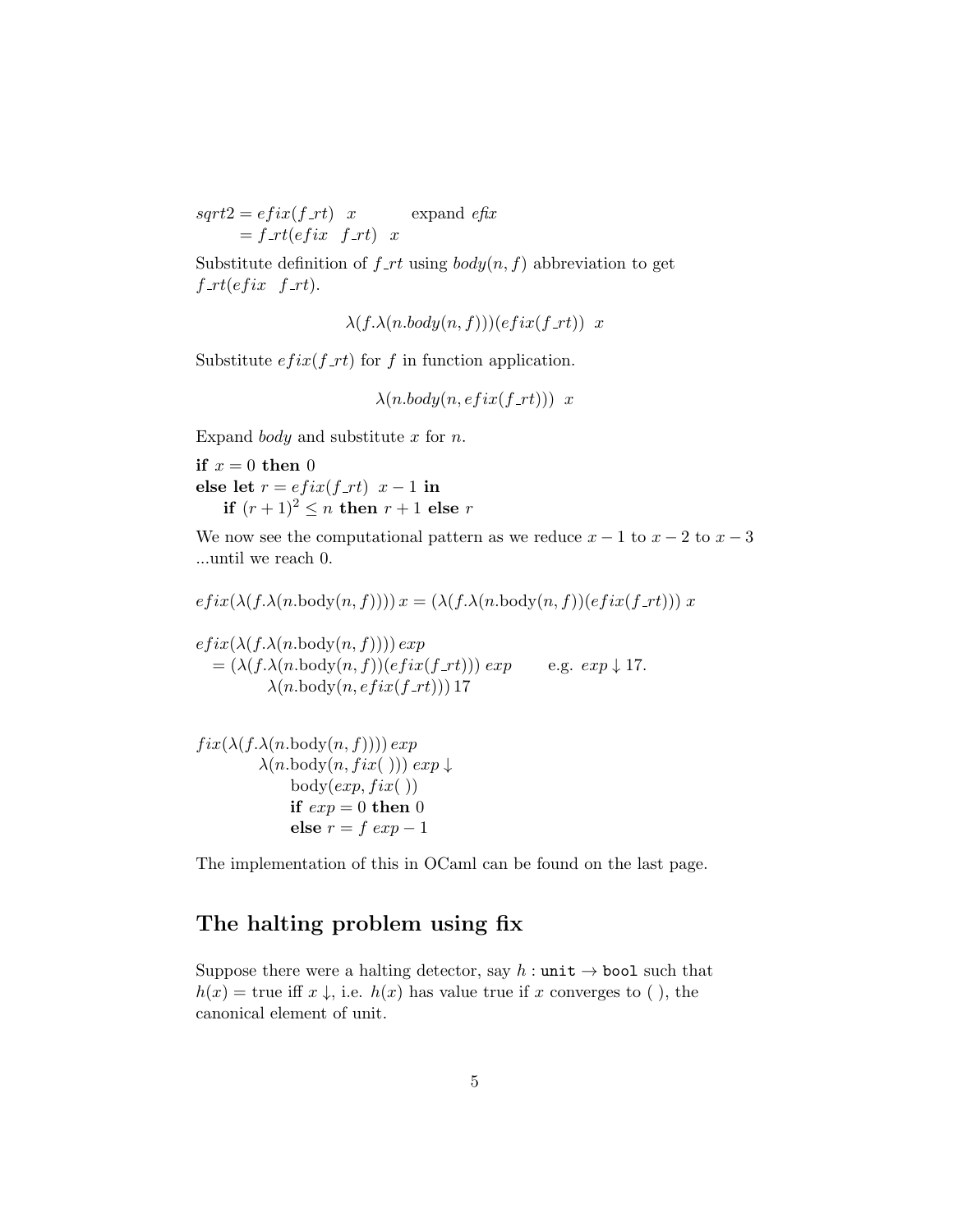For example:

let rec  $count(n) =$ if  $n = 0$  then ( ) else count(n-1)

where

 $h(())$  = true  $h(count(-1)) = \perp$  $h(count(0)) = ($ .

Define  $d = fix(\lambda(x, \text{ if } h(x) \text{ then } \perp \text{ else } ()))$ .

What is the value of  $h(d)$ ?

If  $h(d) = t$ , then d converges, but by definition if  $h(d) =$ true, then d diverges! If  $h(d) =$  false, then by its definition, d converges.

We conclude that there is no halting function.

#### Logic

Is this expression programmable? If so, how many different programs can be written for it?

$$
\alpha \to ((\alpha \to \alpha) \to \alpha) \to (\alpha \to \alpha) \to \alpha
$$

With a small adjustment we can write an expression that can produce an unbounded number of programs:

$$
\alpha \to ((\alpha \to \alpha) \to (\alpha \to \alpha)) \to (\alpha \to \alpha) \to \alpha
$$